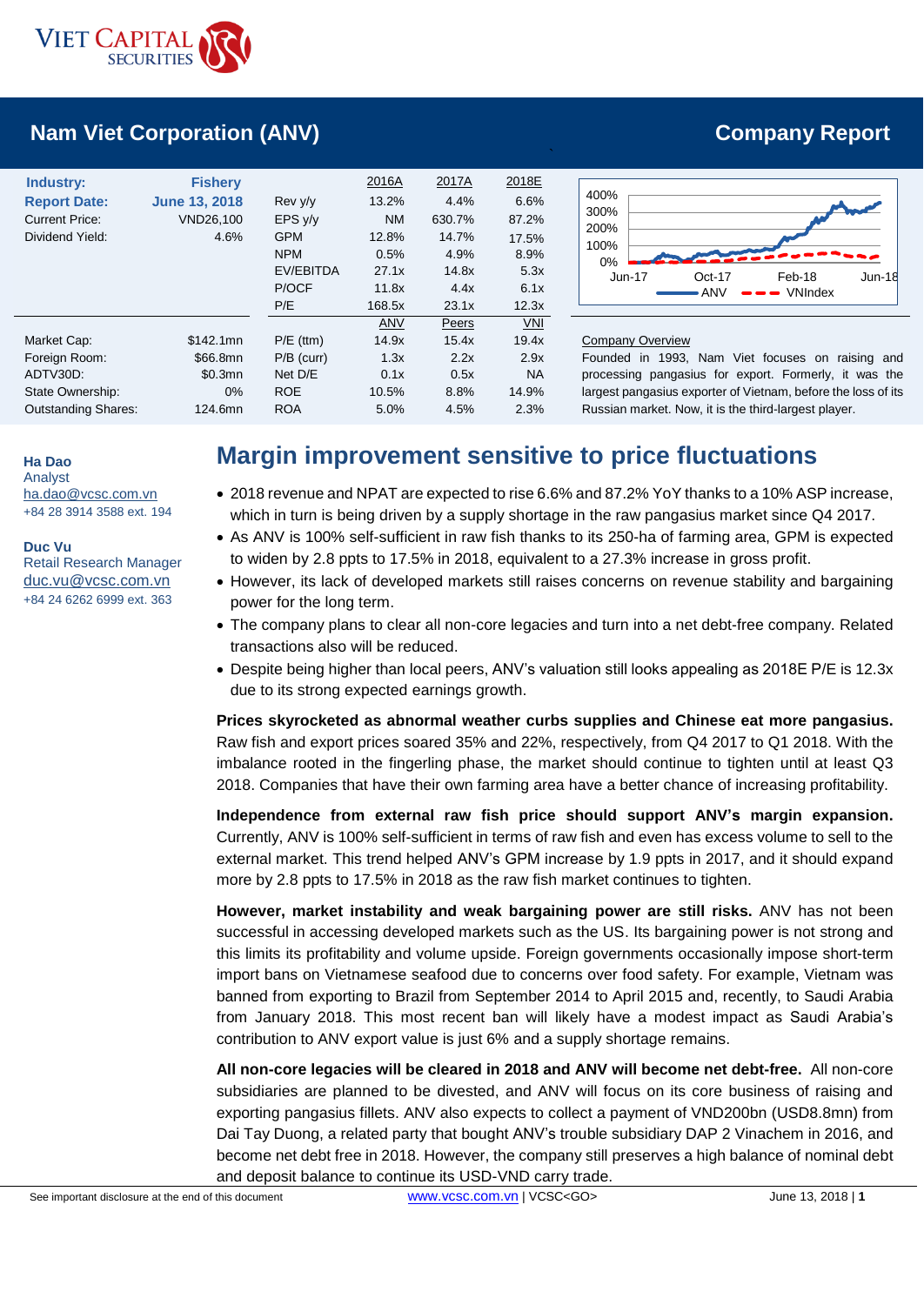

## **Business Overview**

Holder's the time largest pangasias supports in themain. Soldie a sair by reason in 2000 on Navico is the third-largest pangasius exporter in Vietnam. Before a ban by Russia in 2008 on the company had been the largest firm in the industry with a total processing capacity of 800,000 mt of raw fish per day. After the ban, the company has had to diversify its export markets and regain its position. Currently ANV focuses on Latin America, EU and Southeast Asia and has an overall market share of c. 5.3%.

The company has a fully integrated value chain from feed production, hatchery and farming to fillet processing and by-product recycling. Importantly, ANV's self-supply ratio at the raw fish stage is almost 100% and the company has a better position when raw fish prices increase and vice versa. Compared to the industry leader, ANV lacks high-value products, such as ready-to-eat and readyto-cook fish products. And ANV only uses by-product recycling to make fish meal and fish oil in feed production.





## **Figure 3: ANV's export value by market as of 2017**

| <b>Market</b> |            | <b>Export value growth</b> | <b>Market</b> |  |
|---------------|------------|----------------------------|---------------|--|
|               | <b>ANV</b> | Vietnam                    | <b>Share</b>  |  |
| Brazil        | $+296.7%$  | $+56.3%$                   | 20.0%         |  |
| Mexico        | $+16.0%$   | $+25.1%$                   | 11.3%         |  |

Source: Agromonitor, VCSC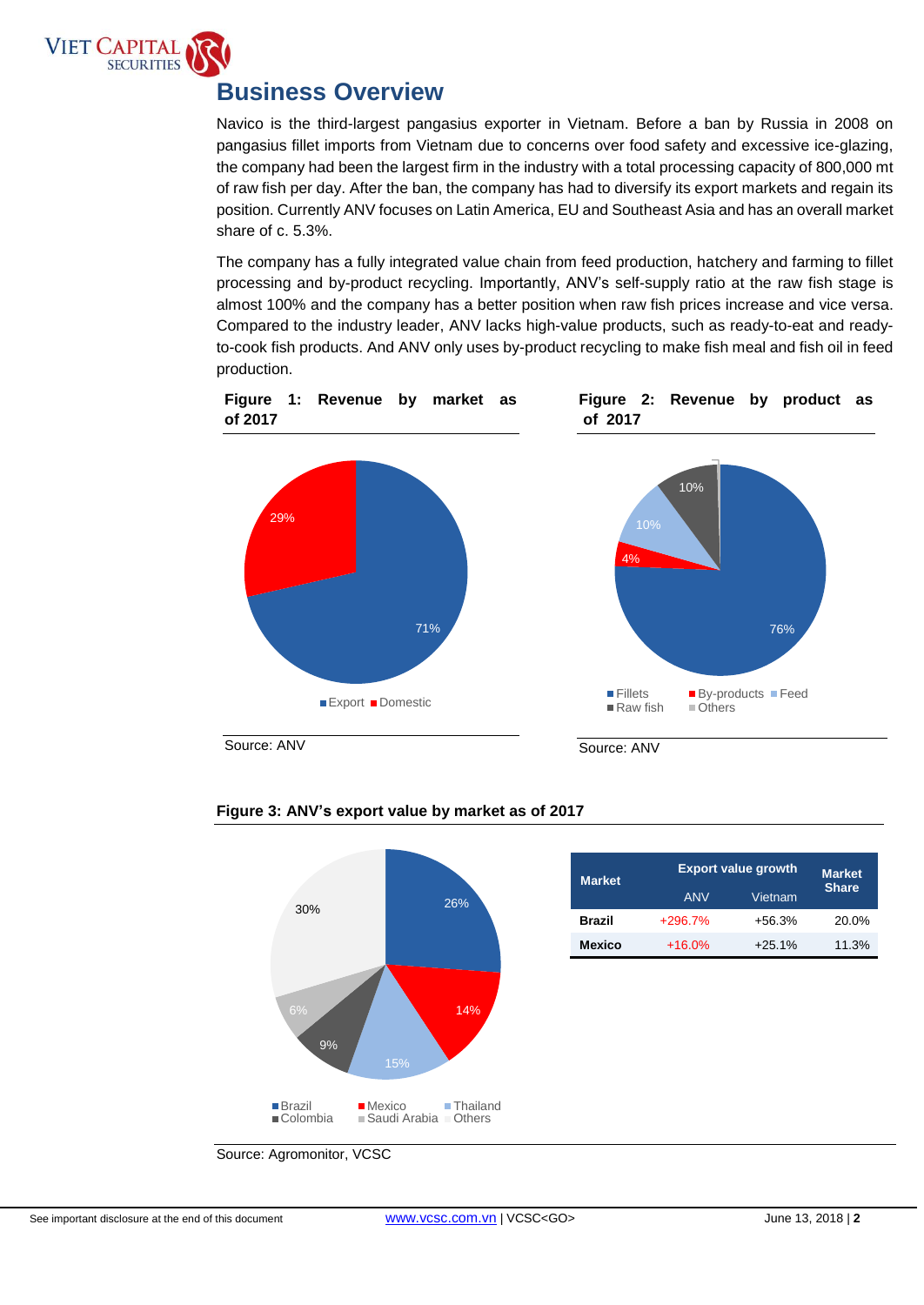

**Figure 4: ANV's value chain**



Source: VCSC, ANV



**Figure 5: ANV's historical export value (USD mn)**

Source: ANV



**Figure 6: ANV GPM by quarter**

Source: ANV, VCSC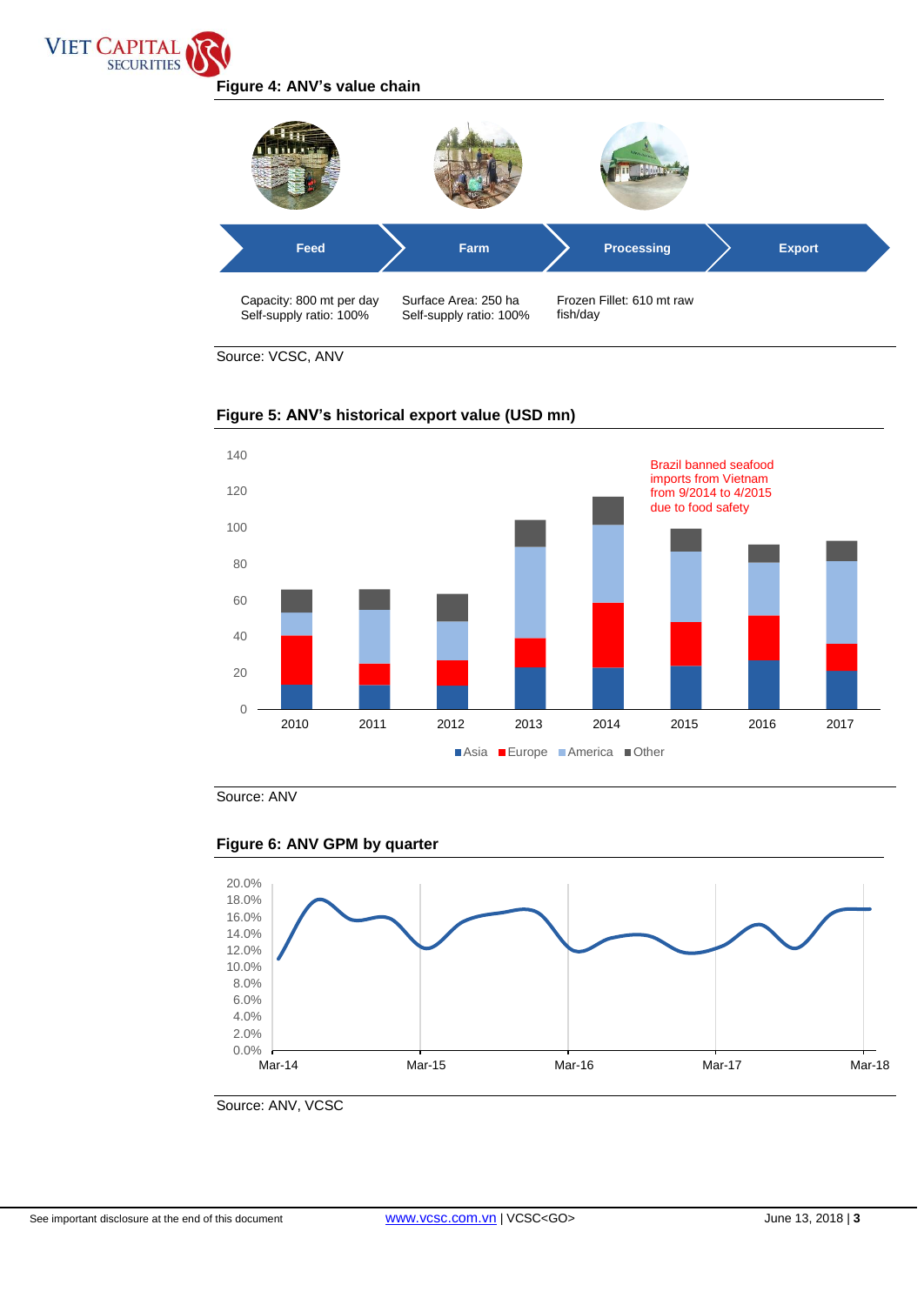



### Source: Agromonitor

In addition to the instability of the core business, ANV has a history of investing in non-core businesses, especially in an associate company named DAP 2 Vinachem with a total investment of VND620bn (USD27.3mn) for a 40.5% interest. The associate was in charge of production and distribution of DAP fertilizers. However, due to harsh competition and falling prices, this investment value had dropped to ~VND432bn (USD19mn). In 2016, ANV sold all its stake in this associate to a company related to ANV's management, Dai Tay Duong, for VND540bn (USD23.8mn). However, the proceeds are being paid from 2016 to 2019 instead of at once. This is the reason behind the large fluctuation of the amount of related transaction receivables over last three years. At the end of 2017, the total remaining balance of this payment was VND200bn (USD8.8mn).



**Figure 8: Related transactions of ANV in last five years**

Source: ANV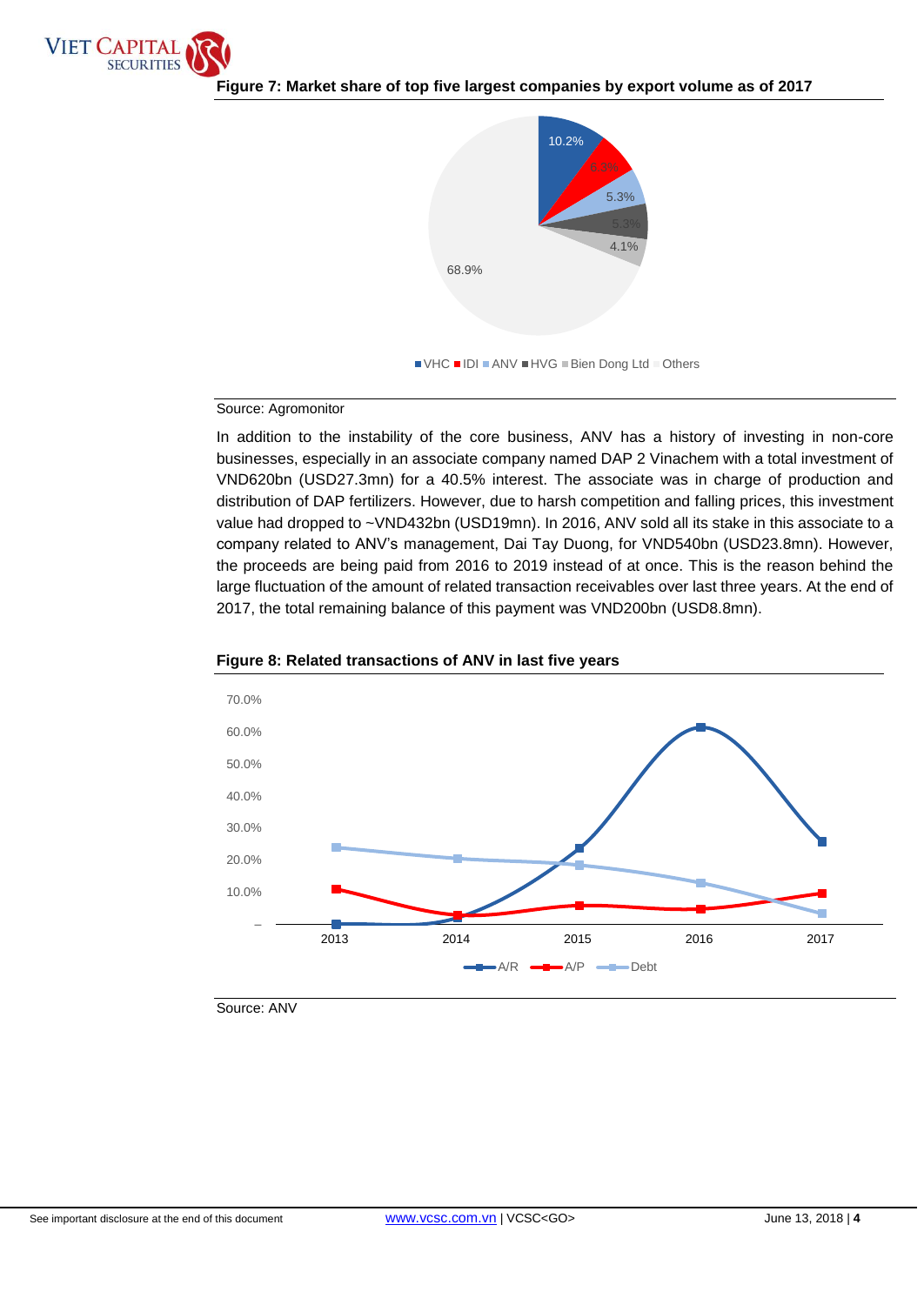

## **Q1 2018: Export price surge fueled upbeat growth**

Experience by an inductry made price darge and the company of independence in ratio list, in  $\alpha$  (Eq. et al., and 204.9% YoY, Supported by an industry-wide price surge and the company's independence in raw fish, in Q1 2018, respectively. Although estimated export volume fell 11% YoY partly due to Saudi Arabia's import ban and slowdowns in some of its main markets, a 38% YoY price surge helped overall export revenue to increase 22.1% YoY.

Moreover, as the company self-supplies 100% of its raw fish, the higher selling price improved the company's margin by 4.5 ppts vs Q1 2017. In Q1 2018, due to the seasonality of pangasius farming, ANV did not sell any raw fish to external markets.

| <b>VND bn</b>           | Q <sub>1</sub><br>2017 | Q <sub>1</sub><br>2018 | YoY            | <b>VCSC's Comment</b>                                                                                                                                                                                                                                                                                                                                           |
|-------------------------|------------------------|------------------------|----------------|-----------------------------------------------------------------------------------------------------------------------------------------------------------------------------------------------------------------------------------------------------------------------------------------------------------------------------------------------------------------|
| Revenue                 | 698                    | 815                    | 16.7%          |                                                                                                                                                                                                                                                                                                                                                                 |
| Export                  | 547                    | 669                    | 22.1%          | We estimate this growth was mostly supported by a 38%<br>hike in ASP while volume fell c. 11% YoY due to a ban<br>from Saudi Arabia, which accounts for around 7% of<br>ANV's export volume, and short-term slowdowns in its<br>main Brazil and Mexico markets.<br>Higher ASP, again, was a combination result of supply<br>shortage and Chinese demand rising. |
| <b>Domestic</b>         | 151                    | 146                    | $(2.9\%)$      | Relatively flat compared to Q1 2017, mostly comes from<br>feed and by-product sales. In Q1, ANV did not sell any<br>raw fish to the external market.                                                                                                                                                                                                            |
| <b>Gross Profit</b>     | 87.5                   | 138.4                  | 58.2%          |                                                                                                                                                                                                                                                                                                                                                                 |
| <b>Operating Profit</b> | 45.8                   | 95.2                   | 107.8%         |                                                                                                                                                                                                                                                                                                                                                                 |
| <b>NPAT-MI</b>          | 24.9                   | 75.9                   | 204.9%         |                                                                                                                                                                                                                                                                                                                                                                 |
|                         |                        |                        |                |                                                                                                                                                                                                                                                                                                                                                                 |
| GPM                     | 12.5%                  | 17.0%                  | $+4.5$<br>ppts | Thanks to higher ASP, while cost of fish raising remained<br>stable. ANV currently self-supplies 100% of its export<br>demand.                                                                                                                                                                                                                                  |
| <b>NPM</b>              | 8.4%                   | 14.2%                  | $+5.9$<br>ppts |                                                                                                                                                                                                                                                                                                                                                                 |

## **Table 1: Q1 2018 results**

Source: ANV, VCSC.





Source: Agromonitor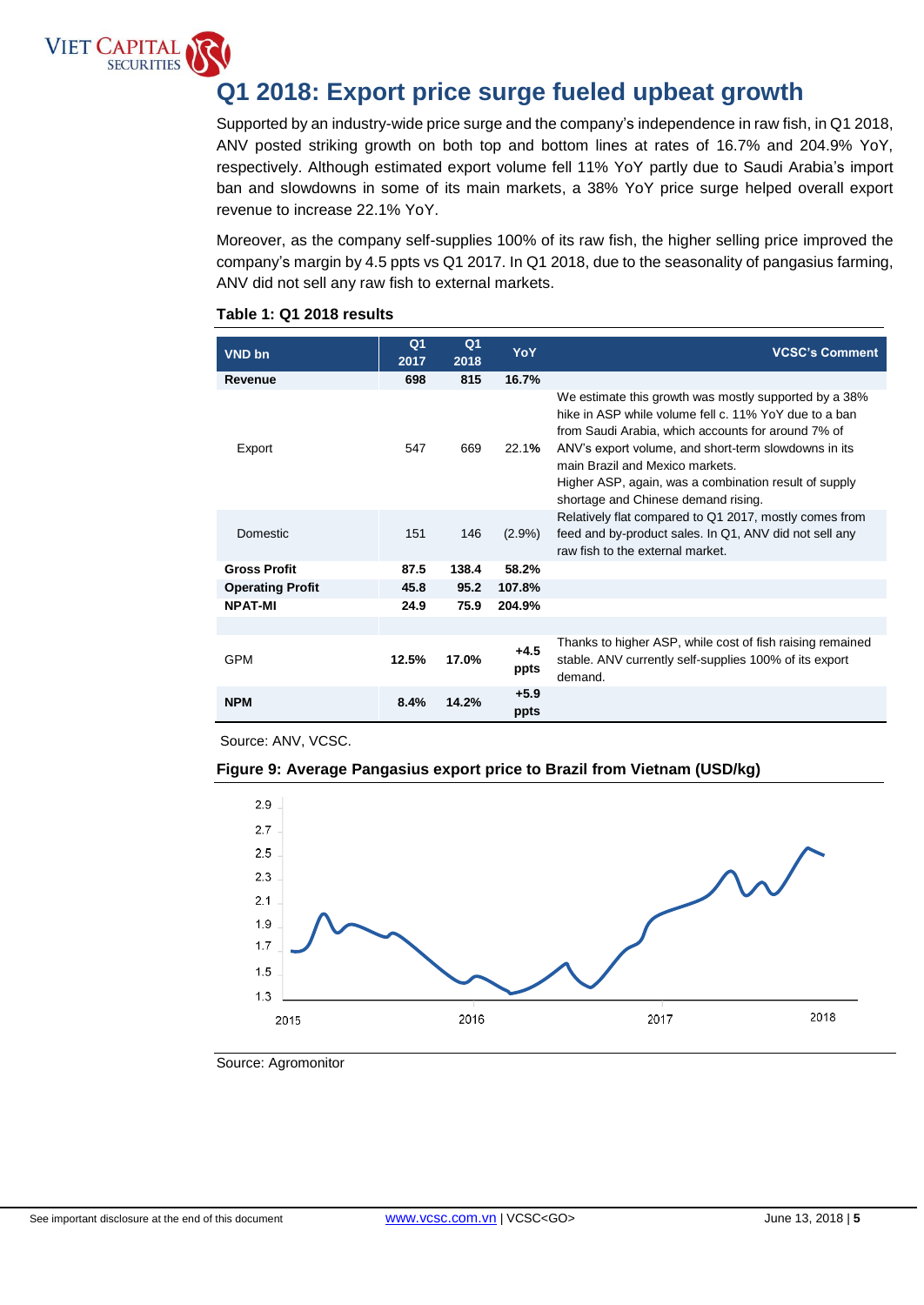

## **Outlook**

## **Supply and demand suggests prices will likely remain high**

Uuppiy and domains daggedto priced win intery remain mg.<br>Due to shrinking hatchery area and abnormal weather conditions, pangasius supply has tightened in both raw fish and fingerling. Although there has been an increase in farming area in recent months, the shortage of fingerlings will put upward pressure on the price of raw fish for at least six to eight months, or until Q3-Q4 2018.

Higher demand from China is also pushing raw fish prices up and reducing supply for other traditional markets. However, as pangasius has to compete with other white fish species, such as tilapia, pollock and cod, buyers still have bargaining power if pangasius prices rise too much. Fortunately, in 2018, the catching quota of Barents Sea Cod is being reduced by 13% YoY under an agreement between Russia and Norway, supporting a surge in overall white fish prices. Nevertheless, we think pangasius prices will not likely spike further, but rather consolidate recent increases and fluctuate according to seasonal factors in upcoming months.



**Figure 11: Fillet prices of some main whitefish species in the US**



Source: Undercurrentnews, \*VCSC Tilapia, Pollock, Cod fillet prices are estimated based on whole, headed and gutted prices in China.

## **However, export volume growth will likely weaken due to the recent ban from Saudi Arabia**

In January 2018, Saudi Arabia announced a temporary import suspension of seafood from Vietnam due to inadequate food safety. We expect the ban will hurt ANV's export volume in 2018 as Saudi Arabia contributed around 6.5% to total export volume in 2017. However, the impact on volume will likely be offset by higher prices.

## **Big benefit from 100% self-supply rate amid raw shortage and rising demand**

Currently, ANV has a farming surface area of 250 ha which can produce more raw fish volume than the company's export capabilities. We estimate the company only exported around 85% of its raw fish harvested from its internal farms and the remaining was sold to domestic market. As the company also self-supplies its feed, the margin of the export segment is only dependent on the raw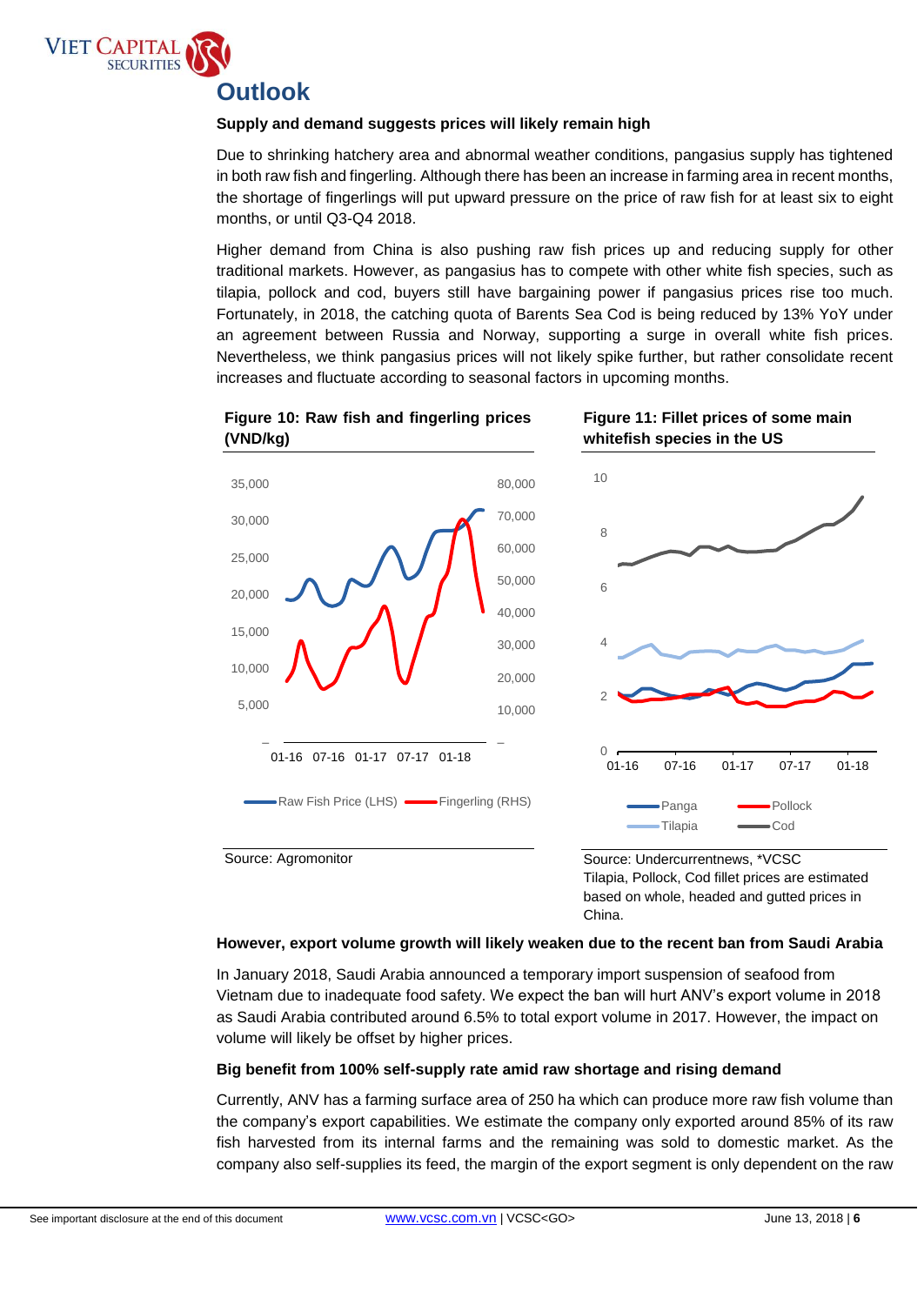

materials used to produce feed, which are soy meal, maize, rice and fish meal. However, as mentioned before, ANV's weak bargaining power will likely hurt its margin when prices fall.

## **Plans to reduce net debt to zero and eliminate all non-core legacies**

After turbulence years of aggressive expansion funded by debt, the company gradually reduced its net debt to equity ratio from 1.0x to 0.5x in 2017 and plans to eventually eliminate it by the end of 2018. However, the company will continue its carry trade on VND-USD as 90% of revenue is denominated in USD, which will keep the nominal debt balance high.

In addition, ANV plans to divest its stake in subsidiary Cromit Vietnam and dissolve another subsidiary, Green Farm. More importantly, the remaining receivable of ~VND200bn (USD8.8mn) due to its previous divestment of DAP 2 Vinachem in 2016 will also be cleared this year.

Since the market access of ANV is not strong and the pangasius industry is highly cyclical, we think these steps are necessary to reduce the company's overall risk.



## **Figure 12: Cost structure of raw fish farming**

 $\blacksquare$  Feed  $\blacksquare$  Fingerling  $\blacksquare$  Veterinary  $\blacksquare$  Other

## Source: ANV

### **Table 2: 2018 VCSC Forecast**

| VND bn                  | 2017A | 2018E | YoY.        | <b>Rationales</b>                                                                                                                                                                                               |
|-------------------------|-------|-------|-------------|-----------------------------------------------------------------------------------------------------------------------------------------------------------------------------------------------------------------|
| Revenue                 | 2,949 | 3,147 | 6.7%        |                                                                                                                                                                                                                 |
| Export                  | 2,107 | 2,102 | $(0.2\%)$   | Volume is expected to slide -10% YoY, mostly from the loss<br>of the Saudi Arabian market while ASP is expected to rise<br>10% YoY, which is in turn driven by supply shortage and<br>higher demand from China. |
| Domestic                | 842   | 1,045 | 24.0%       | Mostly from raw fish sales due to an increase of 15% in<br>selling price and 10% of volume as the company will likely<br>divert from export to domestic sales.                                                  |
| <b>Gross Profit</b>     | 432   | 545   | 26.1%       |                                                                                                                                                                                                                 |
| <b>Operating Profit</b> | 247   | 349   | 41.3%       |                                                                                                                                                                                                                 |
| <b>NPAT-MI</b>          | 142   | 269   | 88.7%       |                                                                                                                                                                                                                 |
|                         |       |       |             |                                                                                                                                                                                                                 |
| <b>GPM</b>              | 14.7% | 17.3% | $+2.7$ ppts | Thanks to ANV's 100% self-supply of raw fish, average fish<br>cost remained stable.                                                                                                                             |
| <b>NPM</b>              | 4.9%  | 8.6%  | $+3.7$ ppts |                                                                                                                                                                                                                 |

Source: ANV, VCSC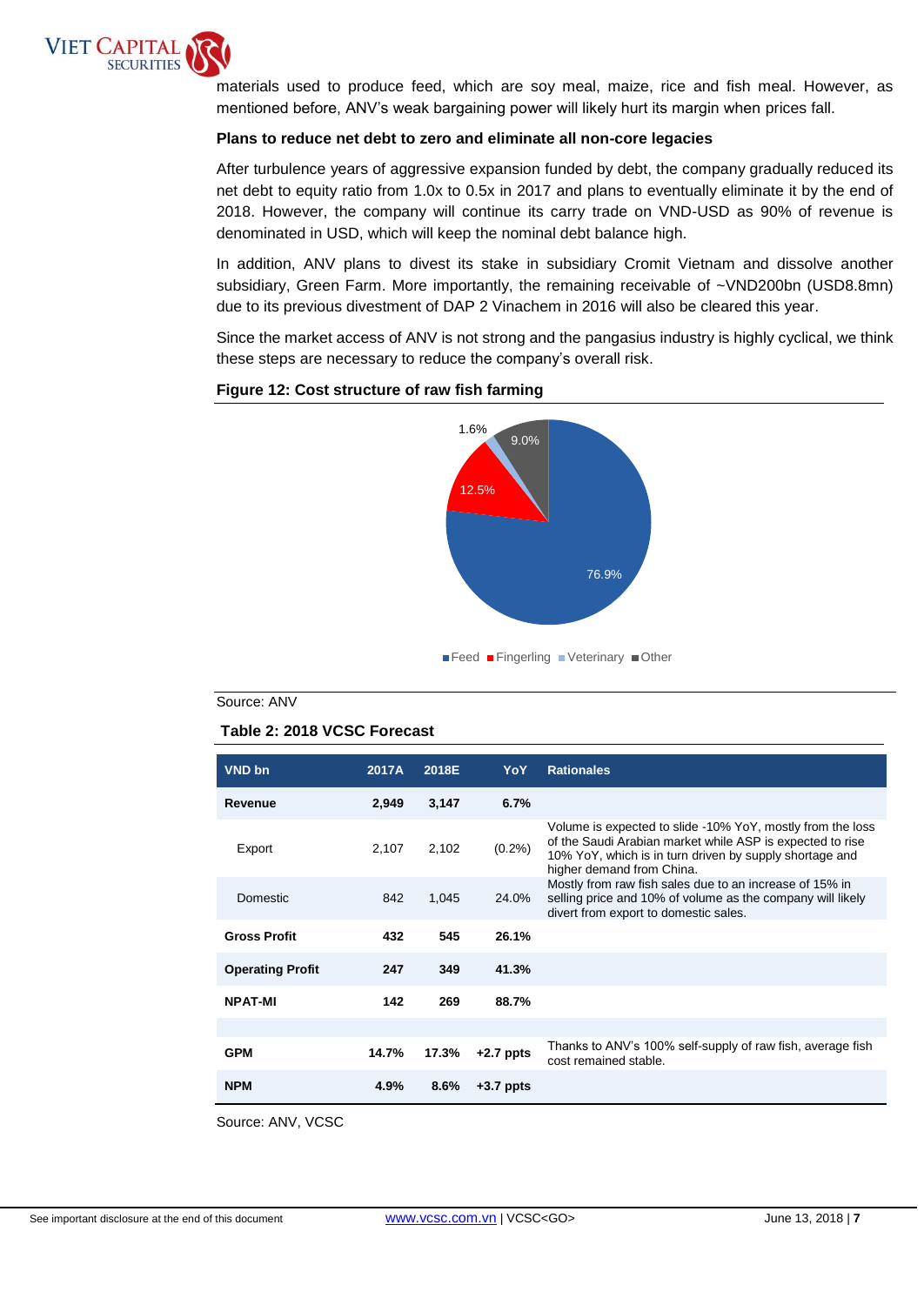

Dreft and appointing appear called for Londy Mark of radiation call force appealing as the Londy P/E is only at 12.3x, lower than the peer median of 15.4x. However, compared to local peers, its Given the upcoming upbeat outlook for 2018, ANV's valuation still looks appealing as its 2018E valuation has been quite high recently.

## **Table 3: Comparison Valuation**

| <b>Ticker</b>          | <b>Market</b><br>Cap | <b>TTM</b><br><b>Sales</b><br><b>Growth</b> | <b>TTM</b><br><b>EPS</b><br><b>Growth</b> | <b>ROE</b> | <b>ROA</b> | <b>Net</b><br>D/E | <b>NPM</b> | <b>TTM</b><br><b>PBR</b> | Adj.<br><b>TTM</b><br><b>PER</b> |
|------------------------|----------------------|---------------------------------------------|-------------------------------------------|------------|------------|-------------------|------------|--------------------------|----------------------------------|
| <b>MPC</b>             | 254.8                | 35.8%                                       | 179.5%                                    | 44.8%      | 8.9%       | 1.2x              | 5.0%       | 3.2x                     | 7.6x                             |
| <b>VHC</b>             | 244.5                | 13.9%                                       | 7.6%                                      | 22.7%      | 12.7%      | 0.1x              | 7.3%       | 2.0x                     | 9.1x                             |
| IDI                    | 103.5                | 35.0%                                       | 359.6%                                    | 16.3%      | 6.2%       | 0.9x              | 8.5%       | 1.1x                     | 4.9x                             |
| <b>FMC</b>             | 38.6                 | 21.7%                                       | 15.3%                                     | 23.2%      | 7.5%       | 1.7x              | 3.4%       | 1.6x                     | 6.8x                             |
| <b>HVG</b>             | 28.5                 | $-31.3%$                                    | $-777.5%$                                 | $-31.4%$   | $-4.9%$    | 3.0x              | $-5.6%$    | 0.4x                     |                                  |
| ABT                    | 19.2                 | $-11.3%$                                    | $-42.8%$                                  | 6.9%       | 4.4%       | 0.0x              | 7.2%       | 1.1x                     | 16.7x                            |
| <b>Local Median</b>    | 71.0                 | 4.1%                                        | 359.6%                                    | 10.5%      | 5.0%       | 0.9x              | 6.3%       | 1.4x                     | 7.6x                             |
|                        |                      |                                             |                                           |            |            |                   |            |                          |                                  |
| 300094 CH              | 964.9                | 44.0%                                       | 92.5%                                     | 11.5%      | 6.2%       | 0.4x              | 5.2%       | 2.2x                     | 10.0x                            |
| 002696 CH              | 740.6                | 17.4%                                       | 121.2%                                    | 7.9%       | 4.8%       | 0.4x              | 5.1%       | 2.3x                     | 21.5x                            |
| 600467 CH              | 579.4                | 17.9%                                       | 19.6%                                     | 1.8%       | 1.0%       | 0.5x              | 4.2%       | 2.2x                     | 91.1x                            |
| 600097 CH              | 479.6                | 36.6%                                       | 136.6%                                    | 12.3%      | 7.9%       |                   | 7.6%       | 6.3x                     | 33.1x                            |
| 600257 CH              | 410.2                | 5.2%                                        | 37.2%                                     | 0.7%       | 0.6%       | $-0.1x$           | 0.9%       | 3.6x                     |                                  |
| 002069 CH              | 454.1                | 5.0%                                        | <b>NA</b>                                 | $-103.5%$  | $-17.8%$   | 6.3x              | $-22.8%$   | 9.2x                     |                                  |
| <b>PCARIJ</b>          | 230.6                | 103.8%                                      | <b>NA</b>                                 |            | 0.4%       | $-0.6x$           | 0.3%       | 2.4x                     |                                  |
| WB IN                  | 120.5                | 6.9%                                        | 434.6%                                    | 9.7%       | 5.1%       | 0.5x              | 3.6%       |                          | 21.8x                            |
| <b>BORN MK</b>         | 188.8                | $-3.2%$                                     | $-229.3%$                                 | $-5.1%$    | $-4.6%$    | $-0.1x$           | $-38.5%$   | 6.7x                     | 14.1x                            |
| CPRO IJ                | 144.4                | $-27.0%$                                    | $-83.3%$                                  |            | $-42.1%$   | 26.6x             | $-46.3%$   |                          |                                  |
| <b>CHOTI TB</b>        | 34.0                 | $-14.7%$                                    | $-89.8%$                                  | 1.0%       | 0.7%       | 0.5x              | $-1.7%$    | 1.4x                     |                                  |
| <b>DSFI IJ</b>         | 14.7                 | 7.9%                                        | 1.3%                                      | 4.4%       | 1.9%       | 0.6x              | 1.0%       | 1.5x                     | 29.4x                            |
| <b>Regional Median</b> | 320.4                | 7.4%                                        | 28.4%                                     | 3.1%       | 0.8%       | 0.5x              | 1.0%       | 2.3x                     | 21.8x                            |
| <b>Blended Median</b>  | 209.7                | 7.4%                                        | 28.4%                                     | 7.4%       | 3.2%       | 0.5x              | 3.5%       | 2.2x                     | 15.4x                            |
| <b>ANV</b>             | 142.1                | 4.1%                                        | 397.9%                                    | 10.5%      | 5.0%       | 0.8x              | 6.3%       | 2.3x                     | 14.9x                            |

Source: Bloomberg.



## **Figure 13: Historical TTM PE of ANV in last three years**

Source: Bloomberg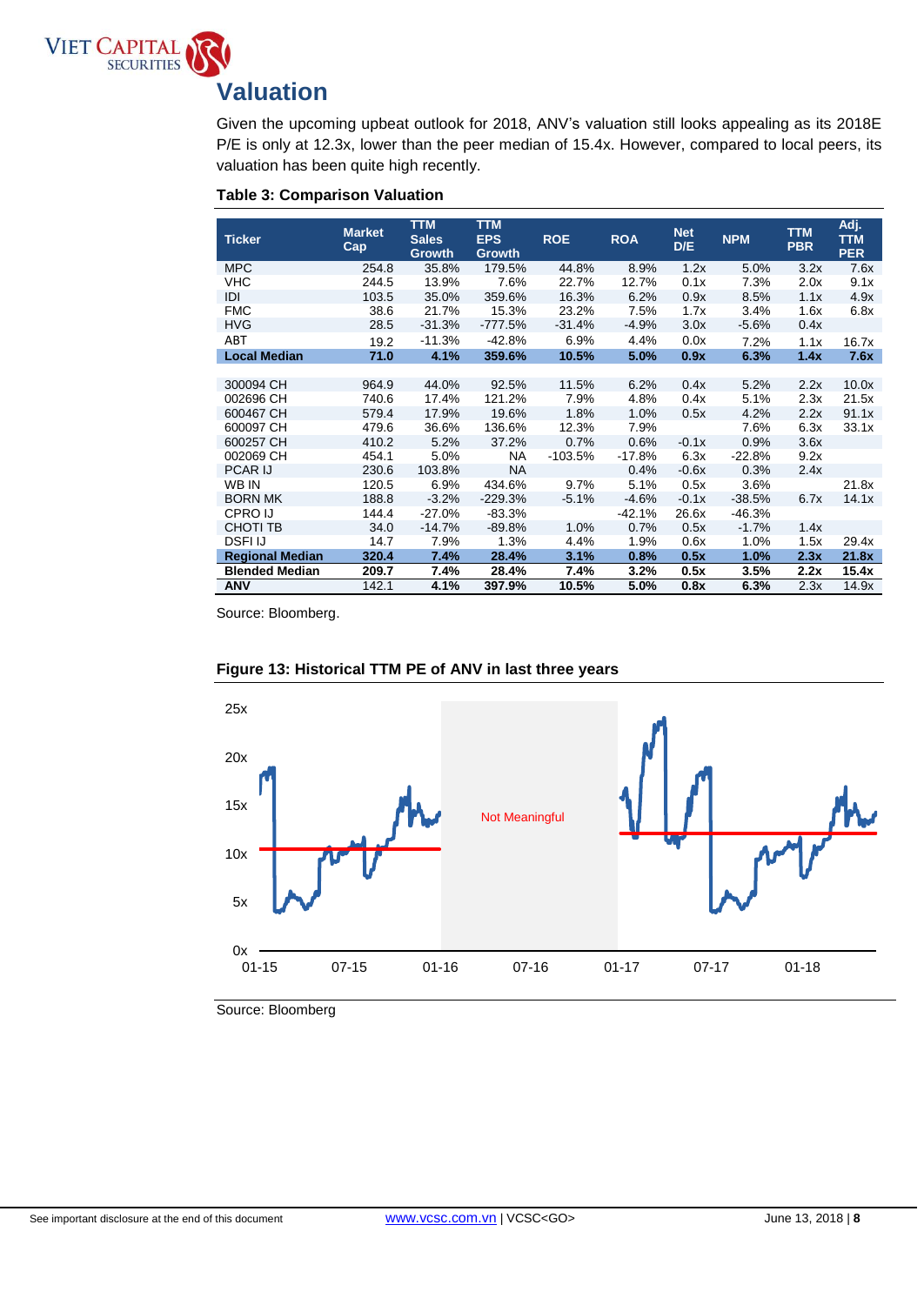

## **Financial Statements**

| Income statement (VND bn)     | 2016A          | 2017A    | 2018E          | <b>Balance sheet (VND bn)</b>  | 2016A        | 2017A          | 2018E       |
|-------------------------------|----------------|----------|----------------|--------------------------------|--------------|----------------|-------------|
| Revenue                       | 2,825          | 2,949    | 3,144          | <b>Assets</b>                  |              |                |             |
| - Cost of goods sold          | $-2,463$       | $-2,517$ | $-2,594$       | + Cash & equivalent            | 22           | 26             | 320         |
| <b>Gross profit</b>           | 361            | 432      | 550            | + Short-tm investments         | $\mathbf{1}$ | $\mathbf{0}$   | $\mathbf 0$ |
| - Sales & marketing           | $-136$         | $-146$   | $-154$         | + Accounts receivable          | 434          | 341            | 172         |
| - General & admin             | $-134$         | $-39$    | $-42$          | + Inventories                  | 1,195        | 874            | 853         |
| Operating profit              | 91             | 247      | 354            | + Other current assets         | 256          | 76             | 76          |
| - Forex gains/(losses)        | $\overline{4}$ | 3        | $\overline{4}$ | <b>Total current assets</b>    | 1,908        | 1,317          | 1,421       |
| - Net non-op gains            | 10             | $-27$    | 27             | + Gross fixed assets           | 1,373        | 1,412          | 1,472       |
| EBIT                          | 105            | 223      | 384            | - Accum. depreciation          | $-757$       | $-827$         | $-892$      |
| - Interest expense            | -76            | $-57$    | $-55$          | + Net fixed assets             | 615          | 585            | 580         |
| EBT                           | 29             | 167      | 329            | + LT investments               | 412          | 731            | 731         |
| - Income tax expense          | $-15$          | $-23$    | $-49$          | + Other long-tm assets         | 82           | 70             | 70          |
| <b>NPAT before MI</b>         | 13             | 144      | 280            | <b>Total long-term assets</b>  | 1,110        | 1,385          | 1,380       |
| - Minority interests          | 6              | $-2$     | $-3$           | <b>Total Assets</b>            | 3,018        | 2,702          | 2,801       |
| <b>NPAT less MI, reported</b> | 19             | 142      | 277            |                                |              |                |             |
| <b>NPAT less MI, adjusted</b> | 19             | 142      | 266            | + Accounts payable             | 221          | 100            | 107         |
| <b>EBITDA</b>                 | 182            | 304      | 449            | + Short-term debt              | 1,162        | 1,025          | 1,057       |
|                               |                |          |                | + Other short-term liabilities | 103          | 107            | 114         |
| EPS basic adjusted (1), VND   | 155            | 1,136    | 2,127          | <b>Current liabilities</b>     | 1,487        | 1,232          | 1,277       |
|                               |                |          |                | + Long-term debt               | 222          | 76             | 11          |
| <b>Ratios</b>                 |                |          |                | + Other long-term liabilities  | 0            | $\mathbf 0$    | O           |
| Growth (%)                    |                |          |                | <b>Total LT debt</b>           | 222          | 76             | 11          |
| Revenue growth %              | 13.2%          | 4.4%     | 6.6%           | <b>Equity</b>                  |              |                |             |
| Op profit growth %            | $-40.1%$       | 170.6%   | 43.2%          | + Preferred equity             | 0            | $\pmb{0}$      | C           |
| EBIT growth %                 | 20.9%          | 112.5%   | 72.0%          | + Addt'l paid in capital       | 612          | 22             | 22          |
| NPAT growth%                  | 20.9%          | 112.5%   | 72.0%          | + Share capital                | 660          | 1,250          | 1,250       |
| EPS growth %                  | 1175.9%        | 630.7%   | 87.2%          | + Retained earnings            | 43           | 126            | 242         |
|                               |                |          |                | + Minority interest            | $-6$         | $-4$           | $-1$        |
| <b>Profitability ratios</b>   |                |          |                | <b>Total equity</b>            | 1,309        | 1,394          | 1,513       |
| Gross margin %                | 12.8%          | 14.7%    | 17.5%          | Total debt & equity            | 3,018        | 2,702          | 2,801       |
| EBIT %                        | 3.2%           | 8.4%     | 11.3%          | Cash flow (VND bn)             |              |                |             |
| EBITDA %                      | 6.5%           | 10.3%    | 14.3%          | <b>Beginning cash</b>          | 13           | 22             | 26          |
| NPAT less MI, margin %        | 0.5%           | 4.9%     | 8.9%           | Net Income                     | 19           | 142            | 277         |
| ROE Dupont %                  | 1.0%           | 10.7%    | 19.3%          | + Depreciation                 | 77           | 80             | 65          |
| ROA Dupont %                  | 0.4%           | 5.0%     | 10.2%          | + Other non-cash adj.          | 76           | 8              | 3           |
|                               |                |          |                | $+ \Delta$ in non-cash         | 105          | 520            | 193         |
| <b>Efficiency ratios</b>      |                |          |                | <b>Cash from operations</b>    | 278          | 751            | 538         |
| Days inventory on hand        | 185.0          | 150.0    | 121.5          | + Disposal fixed assets        | 1            | 3              | O           |
| Days AR outstanding           | 48.3           | 48.0     | 29.8           | + Capex                        | $-58$        | $-56$          | $-60$       |
| Days AP outstanding           | 31.9           | 23.3     | 14.5           | $+$ $\Delta$ in investments    | 0            | 0              | C           |
| Cash conversion cycle         | 201.5          | 174.7    | 136.8          | + Other investments            | 145          | $-328$         | C           |
|                               |                |          |                | <b>Cash from investing</b>     | 88           | $-381$         | $-60$       |
| <b>Liquidity/Solvency</b>     |                |          |                | + Dividends paid               | $-32$        | $-84$          | $-150$      |
| Current ratio                 | 1.3            | 1.1      | 1.1            | $+ \Delta$ in capital          | 0            | 0              | O           |
| Quick ratio                   | 0.5            | 0.4      | 0.4            | $+ \Delta$ in ST debt          | $-141$       | $-137$         | 31          |
| Cash ratio                    | 0.0            | 0.0      | 0.3            | $+ \Delta$ in LT debt          | $-117$       | $-146$         | $-65$       |
| Debt/assets %                 | 0.5            | 0.4      | 0.4            | + Other financing act.         | $\pmb{0}$    | $\overline{4}$ | O           |
| Debt/capital %                | 0.5            | 0.4      | 0.4            | Cash from financing            | $-356$       | $-366$         | $-184$      |
| Net Debt/equity %             | 1.1            | 0.8      | 0.7            | Net changes in cash            | 9            | $\overline{4}$ | 294         |
| Interest coverage ratio       | 1.4            | 3.9      | 7.0            | <b>Ending cash</b>             | 22           | 26             | 320         |

| Assets<br>+ Cash & equivalent<br>22<br>26<br>320<br>+ Short-tm investments<br>1<br>0<br>0<br>+ Accounts receivable<br>434<br>341<br>172<br>+ Inventories<br>1,195<br>874<br>853<br>+ Other current assets<br>256<br>76<br>76<br><b>Total current assets</b><br>1,908<br>1,317<br>1,421<br>+ Gross fixed assets<br>1,373<br>1,412<br>1,472<br>- Accum. depreciation<br>$-757$<br>$-892$<br>-827<br>+ Net fixed assets<br>615<br>585<br>580<br>+ LT investments<br>412<br>731<br>731<br>+ Other long-tm assets<br>82<br>70<br>70<br><b>Total long-term assets</b><br>1,380<br>1,110<br>1,385<br><b>Total Assets</b><br>3,018<br>2,702<br>2,801<br>+ Accounts payable<br>221<br>100<br>107<br>+ Short-term debt<br>1,162<br>1,025<br>1,057<br>+ Other short-term liabilities<br>103<br>107<br>114<br><b>Current liabilities</b><br>1,487<br>1,232<br>1,277<br>+ Long-term debt<br>222<br>76<br>11<br>+ Other long-term liabilities<br>0<br>0<br>0<br><b>Total LT debt</b><br>222<br>76<br>11<br>Equity<br>+ Preferred equity<br>0<br>0<br>0<br>+ Addt'l paid in capital<br>612<br>22<br>22<br>+ Share capital<br>660<br>1,250<br>1,250<br>+ Retained earnings<br>43<br>126<br>242<br>+ Minority interest<br>$-1$<br>-6<br>-4<br>Total equity<br>1,309<br>1,394<br>1,513<br>Total debt & equity<br>3,018<br>2,702<br>2,801<br>Cash flow (VND bn)<br><b>Beginning cash</b><br>13<br>22<br>26<br>Net Income<br>19<br>142<br>277<br>+ Depreciation<br>77<br>80<br>65<br>+ Other non-cash adj.<br>76<br>8<br>3<br>$+ \Delta$ in non-cash<br>105<br>520<br>193<br><b>Cash from operations</b><br>751<br>278<br>538<br>+ Disposal fixed assets<br>1<br>3<br>0<br>+ Capex<br>$-58$<br>$-56$<br>$-60$<br>$+ \wedge$ in investments<br>0<br>0<br>0<br>+ Other investments<br>145<br>$-328$<br>0<br><b>Cash from investing</b><br>88<br>$-381$<br>$-60$<br>+ Dividends paid<br>$-32$<br>$-84$<br>$-150$<br>$+ \Delta$ in capital<br>0<br>0<br>0<br>$+ \Delta$ in ST debt<br>$-141$<br>$-137$<br>31<br>$+ \wedge$ in LT debt<br>$-117$<br>$-146$<br>$-65$<br>+ Other financing act.<br>4<br>0<br>0<br><b>Cash from financing</b><br>$-356$<br>$-184$<br>$-366$<br>Net changes in cash<br>$\overline{4}$<br>294<br>9 | <b>Balance sheet (VND bn)</b> | 2016A | 2017A | 2018E |
|------------------------------------------------------------------------------------------------------------------------------------------------------------------------------------------------------------------------------------------------------------------------------------------------------------------------------------------------------------------------------------------------------------------------------------------------------------------------------------------------------------------------------------------------------------------------------------------------------------------------------------------------------------------------------------------------------------------------------------------------------------------------------------------------------------------------------------------------------------------------------------------------------------------------------------------------------------------------------------------------------------------------------------------------------------------------------------------------------------------------------------------------------------------------------------------------------------------------------------------------------------------------------------------------------------------------------------------------------------------------------------------------------------------------------------------------------------------------------------------------------------------------------------------------------------------------------------------------------------------------------------------------------------------------------------------------------------------------------------------------------------------------------------------------------------------------------------------------------------------------------------------------------------------------------------------------------------------------------------------------------------------------------------------------------------------------------------------------------------------------------------------------------------------------------------------------------|-------------------------------|-------|-------|-------|
|                                                                                                                                                                                                                                                                                                                                                                                                                                                                                                                                                                                                                                                                                                                                                                                                                                                                                                                                                                                                                                                                                                                                                                                                                                                                                                                                                                                                                                                                                                                                                                                                                                                                                                                                                                                                                                                                                                                                                                                                                                                                                                                                                                                                      |                               |       |       |       |
|                                                                                                                                                                                                                                                                                                                                                                                                                                                                                                                                                                                                                                                                                                                                                                                                                                                                                                                                                                                                                                                                                                                                                                                                                                                                                                                                                                                                                                                                                                                                                                                                                                                                                                                                                                                                                                                                                                                                                                                                                                                                                                                                                                                                      |                               |       |       |       |
|                                                                                                                                                                                                                                                                                                                                                                                                                                                                                                                                                                                                                                                                                                                                                                                                                                                                                                                                                                                                                                                                                                                                                                                                                                                                                                                                                                                                                                                                                                                                                                                                                                                                                                                                                                                                                                                                                                                                                                                                                                                                                                                                                                                                      |                               |       |       |       |
|                                                                                                                                                                                                                                                                                                                                                                                                                                                                                                                                                                                                                                                                                                                                                                                                                                                                                                                                                                                                                                                                                                                                                                                                                                                                                                                                                                                                                                                                                                                                                                                                                                                                                                                                                                                                                                                                                                                                                                                                                                                                                                                                                                                                      |                               |       |       |       |
|                                                                                                                                                                                                                                                                                                                                                                                                                                                                                                                                                                                                                                                                                                                                                                                                                                                                                                                                                                                                                                                                                                                                                                                                                                                                                                                                                                                                                                                                                                                                                                                                                                                                                                                                                                                                                                                                                                                                                                                                                                                                                                                                                                                                      |                               |       |       |       |
|                                                                                                                                                                                                                                                                                                                                                                                                                                                                                                                                                                                                                                                                                                                                                                                                                                                                                                                                                                                                                                                                                                                                                                                                                                                                                                                                                                                                                                                                                                                                                                                                                                                                                                                                                                                                                                                                                                                                                                                                                                                                                                                                                                                                      |                               |       |       |       |
|                                                                                                                                                                                                                                                                                                                                                                                                                                                                                                                                                                                                                                                                                                                                                                                                                                                                                                                                                                                                                                                                                                                                                                                                                                                                                                                                                                                                                                                                                                                                                                                                                                                                                                                                                                                                                                                                                                                                                                                                                                                                                                                                                                                                      |                               |       |       |       |
|                                                                                                                                                                                                                                                                                                                                                                                                                                                                                                                                                                                                                                                                                                                                                                                                                                                                                                                                                                                                                                                                                                                                                                                                                                                                                                                                                                                                                                                                                                                                                                                                                                                                                                                                                                                                                                                                                                                                                                                                                                                                                                                                                                                                      |                               |       |       |       |
|                                                                                                                                                                                                                                                                                                                                                                                                                                                                                                                                                                                                                                                                                                                                                                                                                                                                                                                                                                                                                                                                                                                                                                                                                                                                                                                                                                                                                                                                                                                                                                                                                                                                                                                                                                                                                                                                                                                                                                                                                                                                                                                                                                                                      |                               |       |       |       |
|                                                                                                                                                                                                                                                                                                                                                                                                                                                                                                                                                                                                                                                                                                                                                                                                                                                                                                                                                                                                                                                                                                                                                                                                                                                                                                                                                                                                                                                                                                                                                                                                                                                                                                                                                                                                                                                                                                                                                                                                                                                                                                                                                                                                      |                               |       |       |       |
|                                                                                                                                                                                                                                                                                                                                                                                                                                                                                                                                                                                                                                                                                                                                                                                                                                                                                                                                                                                                                                                                                                                                                                                                                                                                                                                                                                                                                                                                                                                                                                                                                                                                                                                                                                                                                                                                                                                                                                                                                                                                                                                                                                                                      |                               |       |       |       |
|                                                                                                                                                                                                                                                                                                                                                                                                                                                                                                                                                                                                                                                                                                                                                                                                                                                                                                                                                                                                                                                                                                                                                                                                                                                                                                                                                                                                                                                                                                                                                                                                                                                                                                                                                                                                                                                                                                                                                                                                                                                                                                                                                                                                      |                               |       |       |       |
|                                                                                                                                                                                                                                                                                                                                                                                                                                                                                                                                                                                                                                                                                                                                                                                                                                                                                                                                                                                                                                                                                                                                                                                                                                                                                                                                                                                                                                                                                                                                                                                                                                                                                                                                                                                                                                                                                                                                                                                                                                                                                                                                                                                                      |                               |       |       |       |
|                                                                                                                                                                                                                                                                                                                                                                                                                                                                                                                                                                                                                                                                                                                                                                                                                                                                                                                                                                                                                                                                                                                                                                                                                                                                                                                                                                                                                                                                                                                                                                                                                                                                                                                                                                                                                                                                                                                                                                                                                                                                                                                                                                                                      |                               |       |       |       |
|                                                                                                                                                                                                                                                                                                                                                                                                                                                                                                                                                                                                                                                                                                                                                                                                                                                                                                                                                                                                                                                                                                                                                                                                                                                                                                                                                                                                                                                                                                                                                                                                                                                                                                                                                                                                                                                                                                                                                                                                                                                                                                                                                                                                      |                               |       |       |       |
|                                                                                                                                                                                                                                                                                                                                                                                                                                                                                                                                                                                                                                                                                                                                                                                                                                                                                                                                                                                                                                                                                                                                                                                                                                                                                                                                                                                                                                                                                                                                                                                                                                                                                                                                                                                                                                                                                                                                                                                                                                                                                                                                                                                                      |                               |       |       |       |
|                                                                                                                                                                                                                                                                                                                                                                                                                                                                                                                                                                                                                                                                                                                                                                                                                                                                                                                                                                                                                                                                                                                                                                                                                                                                                                                                                                                                                                                                                                                                                                                                                                                                                                                                                                                                                                                                                                                                                                                                                                                                                                                                                                                                      |                               |       |       |       |
|                                                                                                                                                                                                                                                                                                                                                                                                                                                                                                                                                                                                                                                                                                                                                                                                                                                                                                                                                                                                                                                                                                                                                                                                                                                                                                                                                                                                                                                                                                                                                                                                                                                                                                                                                                                                                                                                                                                                                                                                                                                                                                                                                                                                      |                               |       |       |       |
|                                                                                                                                                                                                                                                                                                                                                                                                                                                                                                                                                                                                                                                                                                                                                                                                                                                                                                                                                                                                                                                                                                                                                                                                                                                                                                                                                                                                                                                                                                                                                                                                                                                                                                                                                                                                                                                                                                                                                                                                                                                                                                                                                                                                      |                               |       |       |       |
|                                                                                                                                                                                                                                                                                                                                                                                                                                                                                                                                                                                                                                                                                                                                                                                                                                                                                                                                                                                                                                                                                                                                                                                                                                                                                                                                                                                                                                                                                                                                                                                                                                                                                                                                                                                                                                                                                                                                                                                                                                                                                                                                                                                                      |                               |       |       |       |
|                                                                                                                                                                                                                                                                                                                                                                                                                                                                                                                                                                                                                                                                                                                                                                                                                                                                                                                                                                                                                                                                                                                                                                                                                                                                                                                                                                                                                                                                                                                                                                                                                                                                                                                                                                                                                                                                                                                                                                                                                                                                                                                                                                                                      |                               |       |       |       |
|                                                                                                                                                                                                                                                                                                                                                                                                                                                                                                                                                                                                                                                                                                                                                                                                                                                                                                                                                                                                                                                                                                                                                                                                                                                                                                                                                                                                                                                                                                                                                                                                                                                                                                                                                                                                                                                                                                                                                                                                                                                                                                                                                                                                      |                               |       |       |       |
|                                                                                                                                                                                                                                                                                                                                                                                                                                                                                                                                                                                                                                                                                                                                                                                                                                                                                                                                                                                                                                                                                                                                                                                                                                                                                                                                                                                                                                                                                                                                                                                                                                                                                                                                                                                                                                                                                                                                                                                                                                                                                                                                                                                                      |                               |       |       |       |
|                                                                                                                                                                                                                                                                                                                                                                                                                                                                                                                                                                                                                                                                                                                                                                                                                                                                                                                                                                                                                                                                                                                                                                                                                                                                                                                                                                                                                                                                                                                                                                                                                                                                                                                                                                                                                                                                                                                                                                                                                                                                                                                                                                                                      |                               |       |       |       |
|                                                                                                                                                                                                                                                                                                                                                                                                                                                                                                                                                                                                                                                                                                                                                                                                                                                                                                                                                                                                                                                                                                                                                                                                                                                                                                                                                                                                                                                                                                                                                                                                                                                                                                                                                                                                                                                                                                                                                                                                                                                                                                                                                                                                      |                               |       |       |       |
|                                                                                                                                                                                                                                                                                                                                                                                                                                                                                                                                                                                                                                                                                                                                                                                                                                                                                                                                                                                                                                                                                                                                                                                                                                                                                                                                                                                                                                                                                                                                                                                                                                                                                                                                                                                                                                                                                                                                                                                                                                                                                                                                                                                                      |                               |       |       |       |
|                                                                                                                                                                                                                                                                                                                                                                                                                                                                                                                                                                                                                                                                                                                                                                                                                                                                                                                                                                                                                                                                                                                                                                                                                                                                                                                                                                                                                                                                                                                                                                                                                                                                                                                                                                                                                                                                                                                                                                                                                                                                                                                                                                                                      |                               |       |       |       |
|                                                                                                                                                                                                                                                                                                                                                                                                                                                                                                                                                                                                                                                                                                                                                                                                                                                                                                                                                                                                                                                                                                                                                                                                                                                                                                                                                                                                                                                                                                                                                                                                                                                                                                                                                                                                                                                                                                                                                                                                                                                                                                                                                                                                      |                               |       |       |       |
|                                                                                                                                                                                                                                                                                                                                                                                                                                                                                                                                                                                                                                                                                                                                                                                                                                                                                                                                                                                                                                                                                                                                                                                                                                                                                                                                                                                                                                                                                                                                                                                                                                                                                                                                                                                                                                                                                                                                                                                                                                                                                                                                                                                                      |                               |       |       |       |
|                                                                                                                                                                                                                                                                                                                                                                                                                                                                                                                                                                                                                                                                                                                                                                                                                                                                                                                                                                                                                                                                                                                                                                                                                                                                                                                                                                                                                                                                                                                                                                                                                                                                                                                                                                                                                                                                                                                                                                                                                                                                                                                                                                                                      |                               |       |       |       |
|                                                                                                                                                                                                                                                                                                                                                                                                                                                                                                                                                                                                                                                                                                                                                                                                                                                                                                                                                                                                                                                                                                                                                                                                                                                                                                                                                                                                                                                                                                                                                                                                                                                                                                                                                                                                                                                                                                                                                                                                                                                                                                                                                                                                      |                               |       |       |       |
|                                                                                                                                                                                                                                                                                                                                                                                                                                                                                                                                                                                                                                                                                                                                                                                                                                                                                                                                                                                                                                                                                                                                                                                                                                                                                                                                                                                                                                                                                                                                                                                                                                                                                                                                                                                                                                                                                                                                                                                                                                                                                                                                                                                                      |                               |       |       |       |
|                                                                                                                                                                                                                                                                                                                                                                                                                                                                                                                                                                                                                                                                                                                                                                                                                                                                                                                                                                                                                                                                                                                                                                                                                                                                                                                                                                                                                                                                                                                                                                                                                                                                                                                                                                                                                                                                                                                                                                                                                                                                                                                                                                                                      |                               |       |       |       |
|                                                                                                                                                                                                                                                                                                                                                                                                                                                                                                                                                                                                                                                                                                                                                                                                                                                                                                                                                                                                                                                                                                                                                                                                                                                                                                                                                                                                                                                                                                                                                                                                                                                                                                                                                                                                                                                                                                                                                                                                                                                                                                                                                                                                      |                               |       |       |       |
|                                                                                                                                                                                                                                                                                                                                                                                                                                                                                                                                                                                                                                                                                                                                                                                                                                                                                                                                                                                                                                                                                                                                                                                                                                                                                                                                                                                                                                                                                                                                                                                                                                                                                                                                                                                                                                                                                                                                                                                                                                                                                                                                                                                                      |                               |       |       |       |
|                                                                                                                                                                                                                                                                                                                                                                                                                                                                                                                                                                                                                                                                                                                                                                                                                                                                                                                                                                                                                                                                                                                                                                                                                                                                                                                                                                                                                                                                                                                                                                                                                                                                                                                                                                                                                                                                                                                                                                                                                                                                                                                                                                                                      |                               |       |       |       |
|                                                                                                                                                                                                                                                                                                                                                                                                                                                                                                                                                                                                                                                                                                                                                                                                                                                                                                                                                                                                                                                                                                                                                                                                                                                                                                                                                                                                                                                                                                                                                                                                                                                                                                                                                                                                                                                                                                                                                                                                                                                                                                                                                                                                      |                               |       |       |       |
|                                                                                                                                                                                                                                                                                                                                                                                                                                                                                                                                                                                                                                                                                                                                                                                                                                                                                                                                                                                                                                                                                                                                                                                                                                                                                                                                                                                                                                                                                                                                                                                                                                                                                                                                                                                                                                                                                                                                                                                                                                                                                                                                                                                                      |                               |       |       |       |
|                                                                                                                                                                                                                                                                                                                                                                                                                                                                                                                                                                                                                                                                                                                                                                                                                                                                                                                                                                                                                                                                                                                                                                                                                                                                                                                                                                                                                                                                                                                                                                                                                                                                                                                                                                                                                                                                                                                                                                                                                                                                                                                                                                                                      |                               |       |       |       |
|                                                                                                                                                                                                                                                                                                                                                                                                                                                                                                                                                                                                                                                                                                                                                                                                                                                                                                                                                                                                                                                                                                                                                                                                                                                                                                                                                                                                                                                                                                                                                                                                                                                                                                                                                                                                                                                                                                                                                                                                                                                                                                                                                                                                      |                               |       |       |       |
|                                                                                                                                                                                                                                                                                                                                                                                                                                                                                                                                                                                                                                                                                                                                                                                                                                                                                                                                                                                                                                                                                                                                                                                                                                                                                                                                                                                                                                                                                                                                                                                                                                                                                                                                                                                                                                                                                                                                                                                                                                                                                                                                                                                                      |                               |       |       |       |
|                                                                                                                                                                                                                                                                                                                                                                                                                                                                                                                                                                                                                                                                                                                                                                                                                                                                                                                                                                                                                                                                                                                                                                                                                                                                                                                                                                                                                                                                                                                                                                                                                                                                                                                                                                                                                                                                                                                                                                                                                                                                                                                                                                                                      |                               |       |       |       |
|                                                                                                                                                                                                                                                                                                                                                                                                                                                                                                                                                                                                                                                                                                                                                                                                                                                                                                                                                                                                                                                                                                                                                                                                                                                                                                                                                                                                                                                                                                                                                                                                                                                                                                                                                                                                                                                                                                                                                                                                                                                                                                                                                                                                      |                               |       |       |       |
|                                                                                                                                                                                                                                                                                                                                                                                                                                                                                                                                                                                                                                                                                                                                                                                                                                                                                                                                                                                                                                                                                                                                                                                                                                                                                                                                                                                                                                                                                                                                                                                                                                                                                                                                                                                                                                                                                                                                                                                                                                                                                                                                                                                                      |                               |       |       |       |
|                                                                                                                                                                                                                                                                                                                                                                                                                                                                                                                                                                                                                                                                                                                                                                                                                                                                                                                                                                                                                                                                                                                                                                                                                                                                                                                                                                                                                                                                                                                                                                                                                                                                                                                                                                                                                                                                                                                                                                                                                                                                                                                                                                                                      |                               |       |       |       |
|                                                                                                                                                                                                                                                                                                                                                                                                                                                                                                                                                                                                                                                                                                                                                                                                                                                                                                                                                                                                                                                                                                                                                                                                                                                                                                                                                                                                                                                                                                                                                                                                                                                                                                                                                                                                                                                                                                                                                                                                                                                                                                                                                                                                      |                               |       |       |       |
|                                                                                                                                                                                                                                                                                                                                                                                                                                                                                                                                                                                                                                                                                                                                                                                                                                                                                                                                                                                                                                                                                                                                                                                                                                                                                                                                                                                                                                                                                                                                                                                                                                                                                                                                                                                                                                                                                                                                                                                                                                                                                                                                                                                                      |                               |       |       |       |
|                                                                                                                                                                                                                                                                                                                                                                                                                                                                                                                                                                                                                                                                                                                                                                                                                                                                                                                                                                                                                                                                                                                                                                                                                                                                                                                                                                                                                                                                                                                                                                                                                                                                                                                                                                                                                                                                                                                                                                                                                                                                                                                                                                                                      |                               |       |       |       |
|                                                                                                                                                                                                                                                                                                                                                                                                                                                                                                                                                                                                                                                                                                                                                                                                                                                                                                                                                                                                                                                                                                                                                                                                                                                                                                                                                                                                                                                                                                                                                                                                                                                                                                                                                                                                                                                                                                                                                                                                                                                                                                                                                                                                      |                               |       |       |       |
|                                                                                                                                                                                                                                                                                                                                                                                                                                                                                                                                                                                                                                                                                                                                                                                                                                                                                                                                                                                                                                                                                                                                                                                                                                                                                                                                                                                                                                                                                                                                                                                                                                                                                                                                                                                                                                                                                                                                                                                                                                                                                                                                                                                                      | <b>Ending cash</b>            | 22    | 26    | 320   |

Source: Company financial statements, VCSC forecasts.

(1) Ratios are calculated based on reported earnings. Adjusted EPS are based on earnings normalized to exclude extraordinary profits and adjusted for provisions for contributions to employee bonus<br>funds (4% of NPAT) accord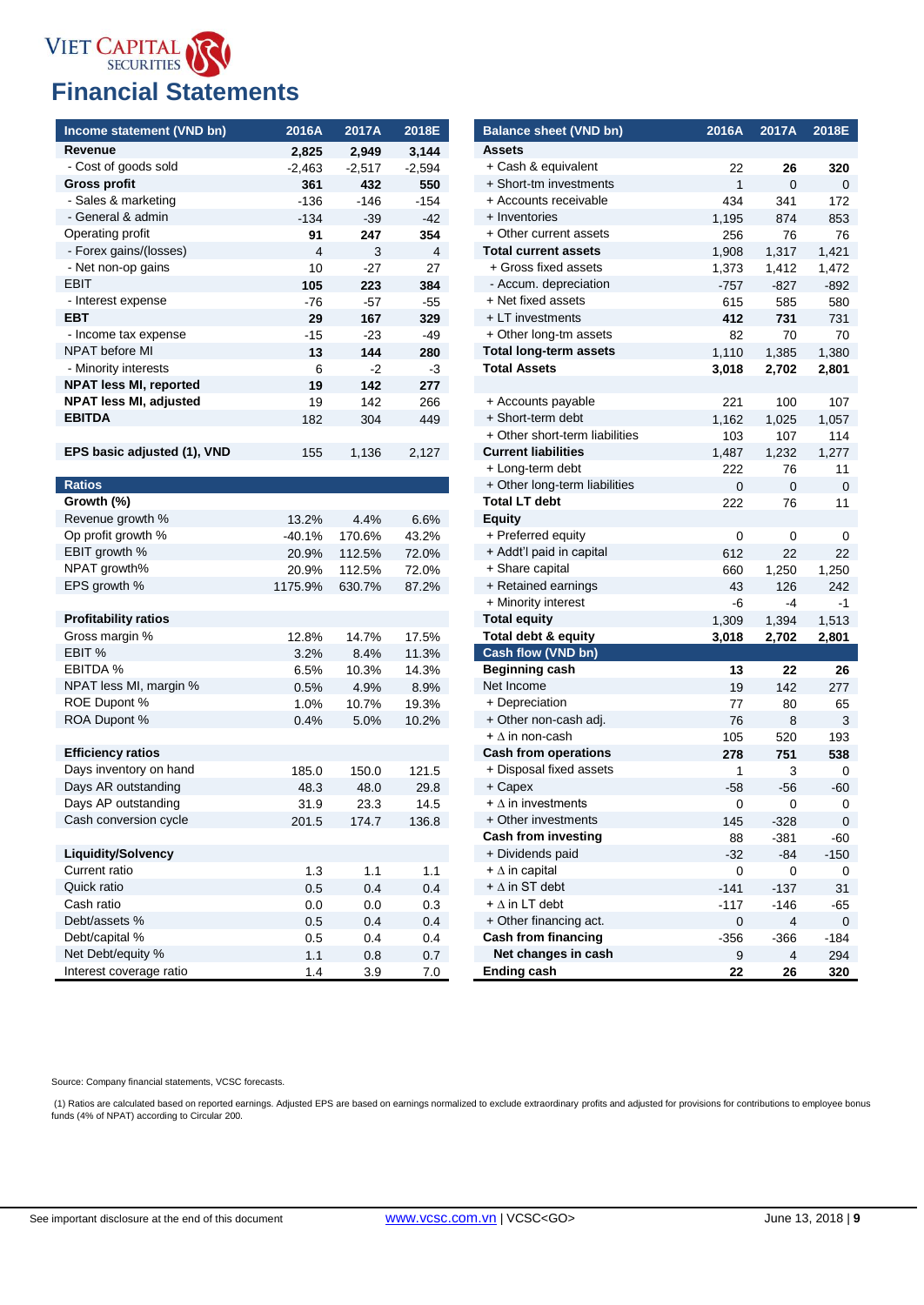

# **Disclaimer**<br>Analyst Certification of Independence

#### **Analyst Certification of Independence**

I, Ha Dao, hereby certify that the views expressed in this report accurately reflect my personal views about the subject securities or issuers. I also certify that no part of my compensation was, is, or will be, directly or indirectly, related to the specific recommendations or views expressed in this report. The equity research analysts responsible for the preparation of this report receive compensation based upon various factors. including the quality and accuracy of research, client feedback, competitive factors, and overall firm revenues, which include revenues from, among other business units, Institutional Equities and Investment Banking.

VCSC and its officers, directors and employees may have positions in any securities mentioned in this document (or in any

related investment) and may from time to time add to or dispose of any such securities (or investment).VCSC may have, within the last three years, served as manager or co-manager of a public offering of securities for, or currently may make a primary market in issues of, any or all of the entities mentioned in this report or may be providing, or have provided within the previous 12 months, significant advice or investment services in relation to the investment concerned or a related investment.

Copyright 2013 Viet Capital Securities Company "VCSC". All rights reserved. This report has been prepared on the basis of information believed to be reliable at the time of publication. VCSC makes no representation or warranty regarding the completeness and accuracy of such information. Opinions, estimates and projection expressed in this report represent the current views of the author at the date of publication only. They do not necessarily reflect the opinions of VCSC and are subject to change without notice. This report is provided, for information purposes only, to institutional investors and retail clients of VCSC in Vietnam and overseas in accordance to relevant laws and regulations explicit to the country where this report is distributed, and does not constitute an offer or solicitation to buy or sell any securities discussed herein in any jurisdiction. Investors must make their investment decisions based upon independent advice subject to their particular financial situation and investment objectives. This report may not be copied, reproduced, published or redistributed by any person for any purpose without the written permission of an authorized representative of VCSC. Please cite sources when quoting.

**U.K. and European Economic Area (EEA):** Unless specified to the contrary, issued and approved for distribution in the U.K. and the EEA by VCSC issued by VCSC has been prepared in accordance with VCSC's policies for managing conflicts of interest arising as a result of publication and distribution of investment research. Many European regulators require a firm to establish, implement and maintain such a policy. This report has been issued in the U.K. only to persons of a kind described in Article 19 (5), 38, 47 and 49 of the Financial Services and Markets Act 2000 (Financial Promotion) Order 2005 (all such persons being referred to as "relevant persons"). This document must not be acted on or relied on by persons who are not relevant persons. Any investment or investment activity to which this document relates is only available to relevant persons and will be engaged in only with relevant persons. In other EEA countries, the report has been issued to persons regarded as professional investors (or equivalent) in their home jurisdiction. **Australia:** This material is issued and distributed by VCSC in Australia to "wholesale clients" only. VCSC does not issue or distribute this material to "retail clients". The recipient of this material must not distribute it to any third party or outside Australia without the prior written consent of VCSC. For the purposes of this paragraph the terms "wholesale client" and "retail client" have the meanings given to them in section 761G of the Corporations Act 2001. **Hong Kong:** The 1% ownership disclosure as of the previous month end satisfies the requirements under Paragraph 16.5(a) of the Hong Kong Code of Conduct for Persons Licensed by or Registered with the Securities and Futures Commission. (For research published within the first ten days of the month, the disclosure may be based on the month end data from two months prior.) **Japan:** There is a risk that a loss may occur due to a change in the price of the shares in the case of share trading, and that a loss may occur due to the exchange rate in the case of foreign share trading. In the case of share trading, VCSC will be receiving a brokerage fee and consumption tax (shouhizei) calculated by multiplying the executed price by the commission rate which was individually agreed between VCSC and the customer in advance. **Korea:** This report may have been edited or contributed to from time to time by affiliates of VCSC. **Singapore:** VCSC and/or its affiliates may have a holding in any of the securities discussed in this report; for securities where the holding is 1% or greater, the specific holding is disclosed in the Important Disclosures section above. **India:** For private circulation only, not for sale. **Pakistan:** For private circulation only, not for sale. **New Zealand:** This material is issued and distributed by VCSC in New Zealand only to persons whose principal business is the investment of money or who, in the course of and for the purposes of their business, habitually invest money. VCSC does not issue or distribute this material to members of "the public" as determined in accordance with section 3 of the Securities Act 1978. The recipient of this material must not distribute it to any third party or outside New Zealand without the prior written consent of VCSC. **Canada:** The information contained herein is not, and under no circumstances is to be construed as, a prospectus, an advertisement, a public offering, an offer to sell securities described herein, or solicitation of an offer to buy securities described herein, in Canada or any province or territory thereof. Any offer or sale of the securities described herein in Canada will be made only under an exemption from the requirements to file a prospectus with the relevant Canadian securities regulators and only by a dealer properly registered under applicable securities laws or, alternatively, pursuant to an exemption from the dealer registration requirement in the relevant province or territory of Canada in which such offer or sale is made. The information contained herein is under no circumstances to be construed as investment advice in any province or territory of Canada and is not tailored to the needs of the recipient. To the extent that the information contained herein references securities of an issuer incorporated, formed or created under the laws of Canada or a province or territory of Canada, any trades in such securities must be conducted through a dealer registered in Canada. No securities commission or similar regulatory authority in Canada has reviewed or in any way passed judgment upon these materials, the information contained herein or the merits of the securities described herein, and any representation to the contrary is an offence. **Dubai:** This report has been issued to persons regarded as professional clients as defined under the DFSA rules. **United States:** This research report prepared by VCSC is distributed in the United States to Major US Institutional Investors (as defined in Rule 15a-6 under the Securities Exchange Act of 1934, as amended) only by Decker&Co, LLC, a broker-dealer registered in the US (registered under Section 15 of Securities Exchange Act of 1934, as amended). All responsibility for the distribution of this report by Decker&Co, LLC in the US shall be borne by Decker&Co, LLC. All resulting transactions by a US person or entity should be effected through a registered broker-dealer in the US. This report is not directed at you if VCSC Broker or Decker&Co, LLC is prohibited or restricted by any legislation or regulation in any jurisdiction from making it available to you. You should satisfy yourself before reading it that Decker&Co, LLC and VCSC is permitted to provide research material concerning investment to you under relevant legislation and regulations.